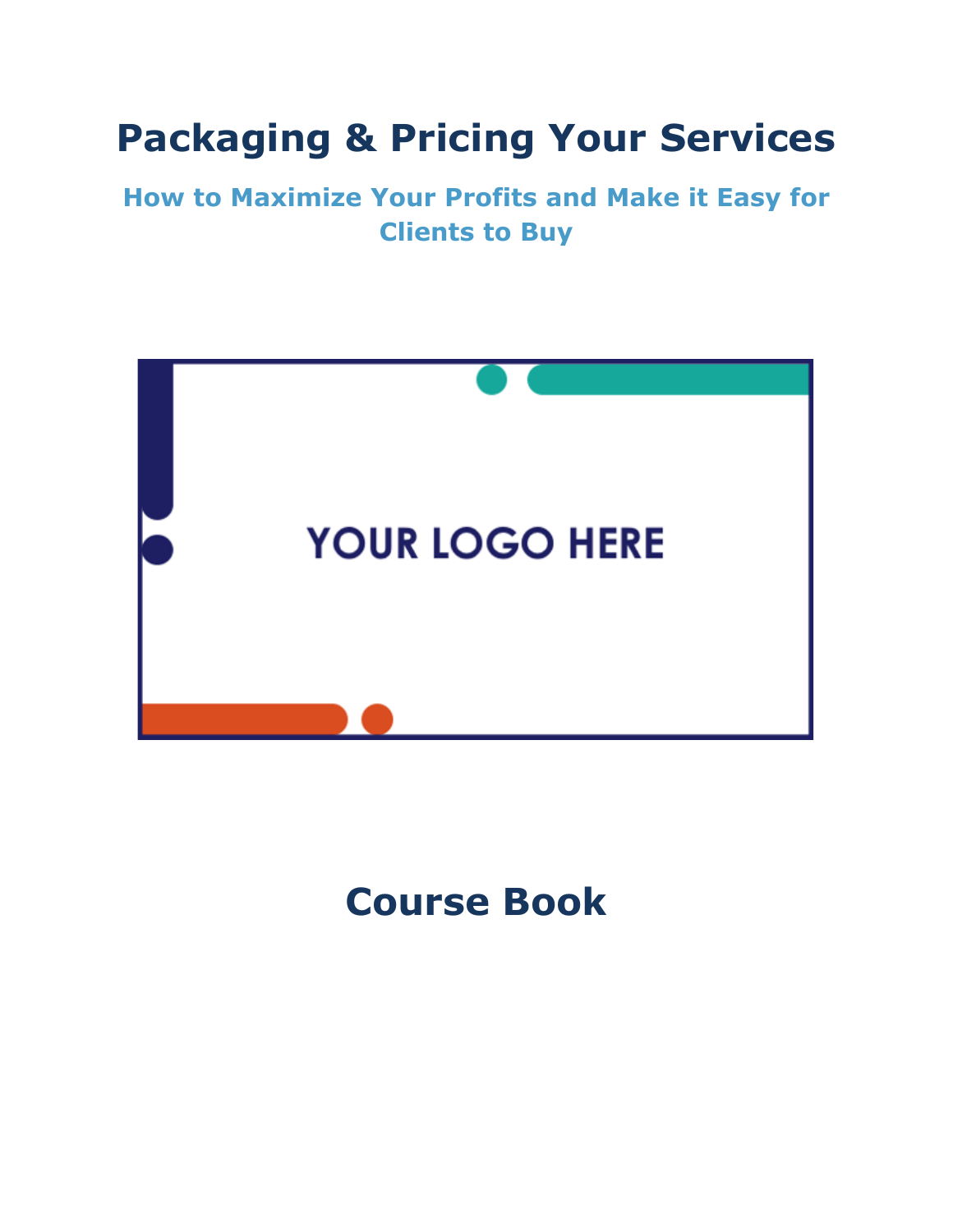## **Table of Contents**

| Module 1 - How Offering Packages Will Increase Your Sales8   |
|--------------------------------------------------------------|
|                                                              |
| Module 3 - Step 2: Upgrade Your Business Model with Packages |
| Lesson 1: Decide What Types of Packages to Offer             |
|                                                              |
|                                                              |
|                                                              |
| Module 4 - Step 3: Outline Your Package Creation Plan        |
|                                                              |
|                                                              |
| Module 5 - Step 4: Create Your Package Marketing Plan        |
|                                                              |
| Lesson 2: Outline Your Marketing Plan and Timeline           |
|                                                              |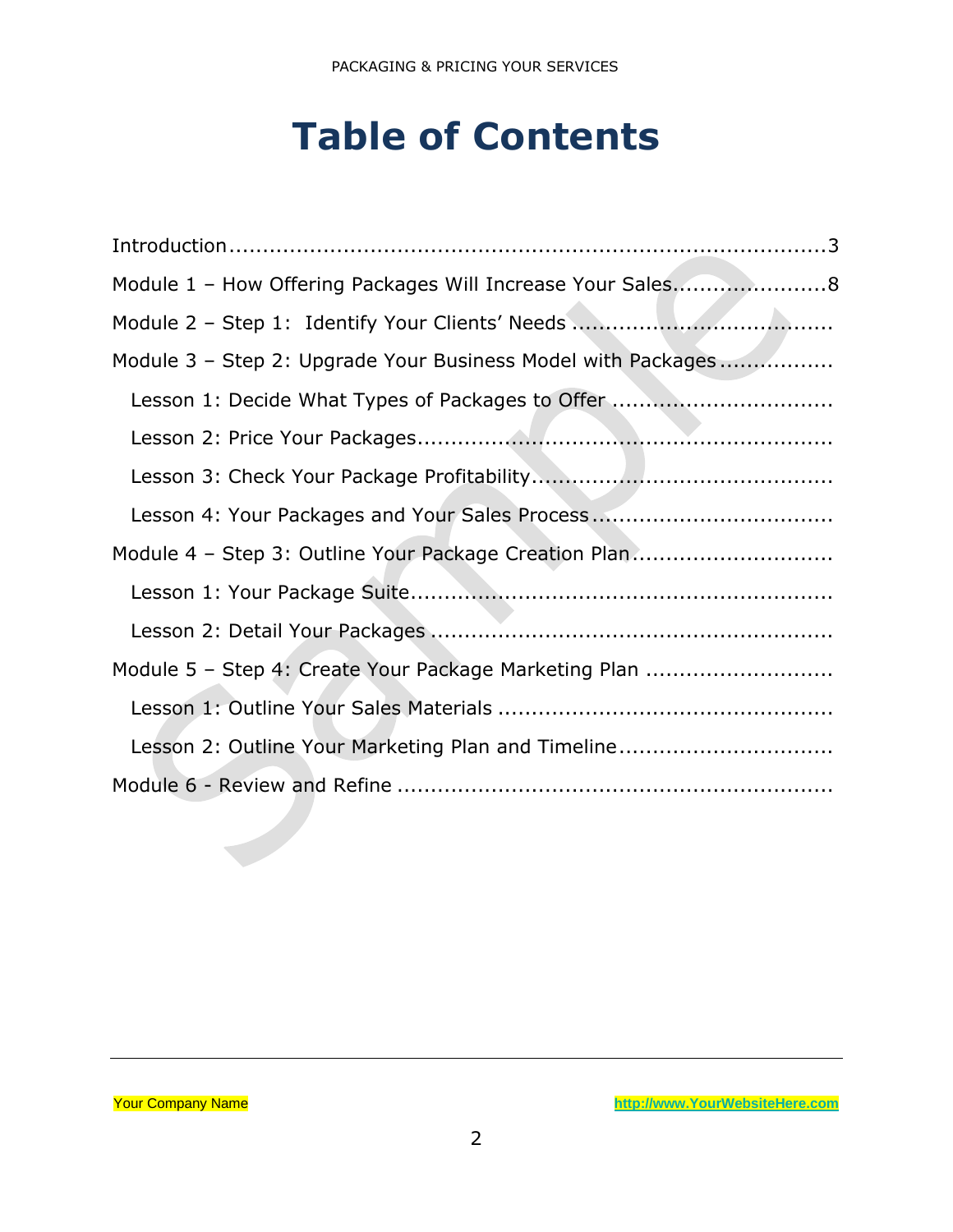## **Introduction**

<span id="page-2-0"></span> $A$ II businesses can profit from selling a suite of offers at different price points to give clients choice. However, when you have a service-based business, it's especially important to package up your services in different ways, both to meet client needs and to maximize your profits.

Selling services like coaching, consulting, teaching, and training can be challenging because clients are buying something less tangible than a physical (or even digital) product. Even when there *is* a visible element included, like in hairdressing or home repairs, you want to ensure this isn't a one-time purchase and you never see that client again. When you work hard to attract new clients, it's essential to also work hard to keep them. Packaging your services in different ways can increase your sales and keep your clients for longer. After all, many services work better if clients make a long-term commitment.

By designing packages that are easy to buy, you can scale your business while helping a larger audience in more effective ways. Offering a range of packages means that clients can make the choice for themselves about what they want, depending on their needs and their budget. You can sell more services and keep your clients engaged in the process of doing business with you.

However, there's one caveat to success with the service packaging approach. It's essential that you are crystal clear about what's included in your packages and what the specific outcomes will be.

This might require you to shift your mindset from selling one-time services or hourly rates to offering clearly explained packages. But those service providers who have tried it have found that packaging has a massive impact on the growth of their business.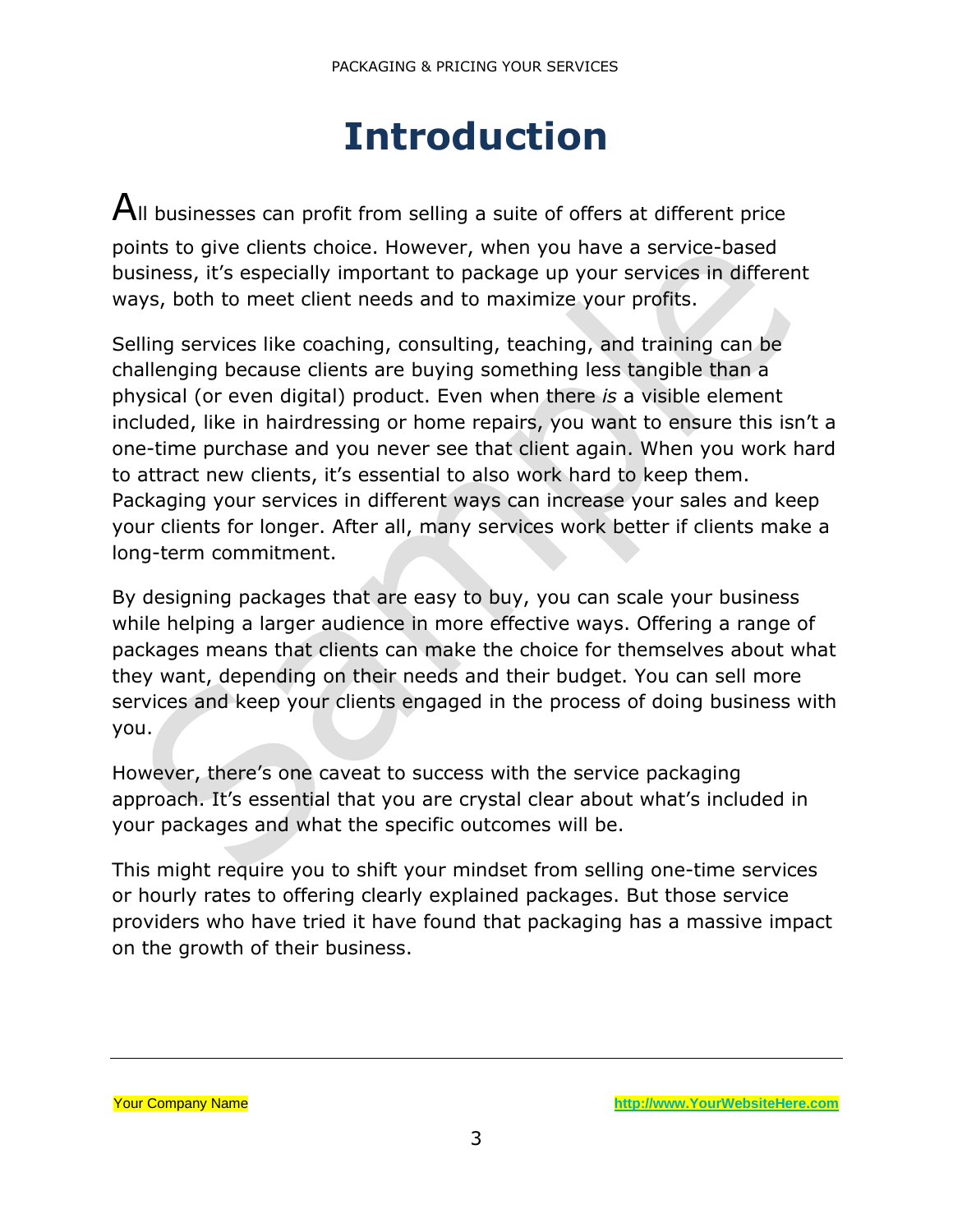This is a course for service providers who want to increase their sales and conversions by making it easier for their clients to select the right option to solve their problems and suit their budget. In the course, you'll learn how to do this by packaging your services into clear, solutions-driven offers presented at different price points. You'll make decisions about the best packages for you to create right now to help grow your business, based on the services you already offer clients. You'll leave the course with a clear plan for how you'll create and promote your first three packages.

Here is your roadmap through the course:

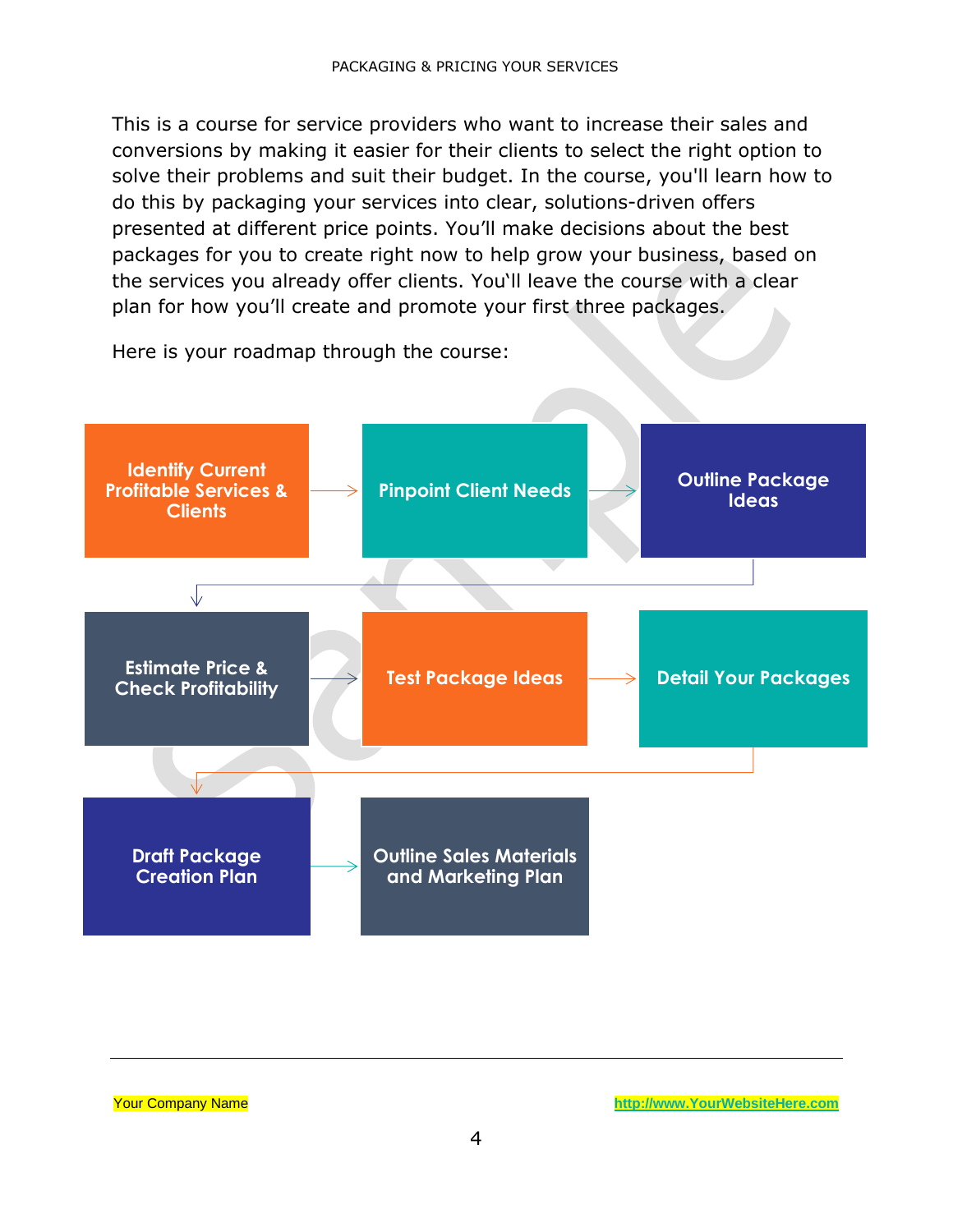### **Learning Objectives:**

By the time you complete this course, you'll be able to:

- ➢ Identify where service packages fit into your existing business and how they will increase your sales
- ➢ Delve into your ideal clients' needs, so that you are clear on the solutions your packages must address
- ➢ Select the package type you'll offer that will most effectively meet the needs of your clients
- ➢ Decide on your initial pricing, so that you can present a range of price points for different clients' budgets
- $\triangleright$  Estimate the profitability of your package ideas, so that you can be sure they will increase your income and grow your business
- ➢ Determine how your packages increase the lifetime value of a client and then validate your ideas, so that you're confident you can sell your packages
- ➢ Pick your "best value" or "most popular" package and identify how your other packages fit together, so that you can offer an optimal number of choices that maximize your sales
- ➢ Detail the contents of each package and draft a package creation plan, so that you can immediately take action to create the packages that will work for your business
- ➢ Plan what sales and marketing materials you'll need to promote your first packages and scale your revenue quickly
- ➢ Outline a marketing plan and create a timeline for marketing your priority package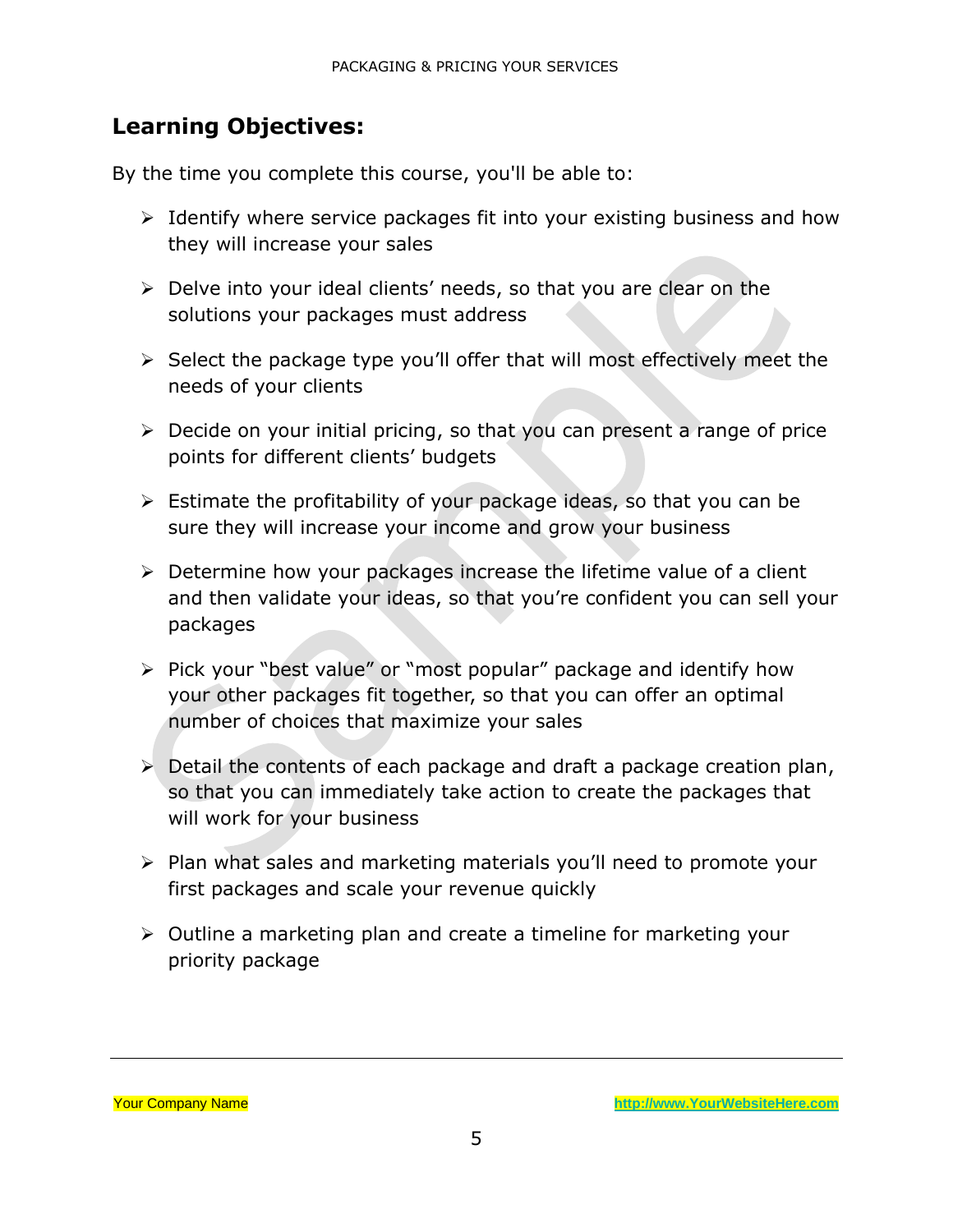➢ Consolidate and implement your learning and plan future action steps, so that you can achieve the goals you set for this course and develop further

## **Overview of the 4-Step Process to Package your Services**

In this course, you'll follow 4 steps so that you can easily package up and promote your services to increase your revenue.

These are:



- 1. Identify Your Clients' Needs
- 2. Upgrade Your Business Model with Packages
- 3. Outline Your Package Creation Plan
- 4. Create Your Package Marketing Plan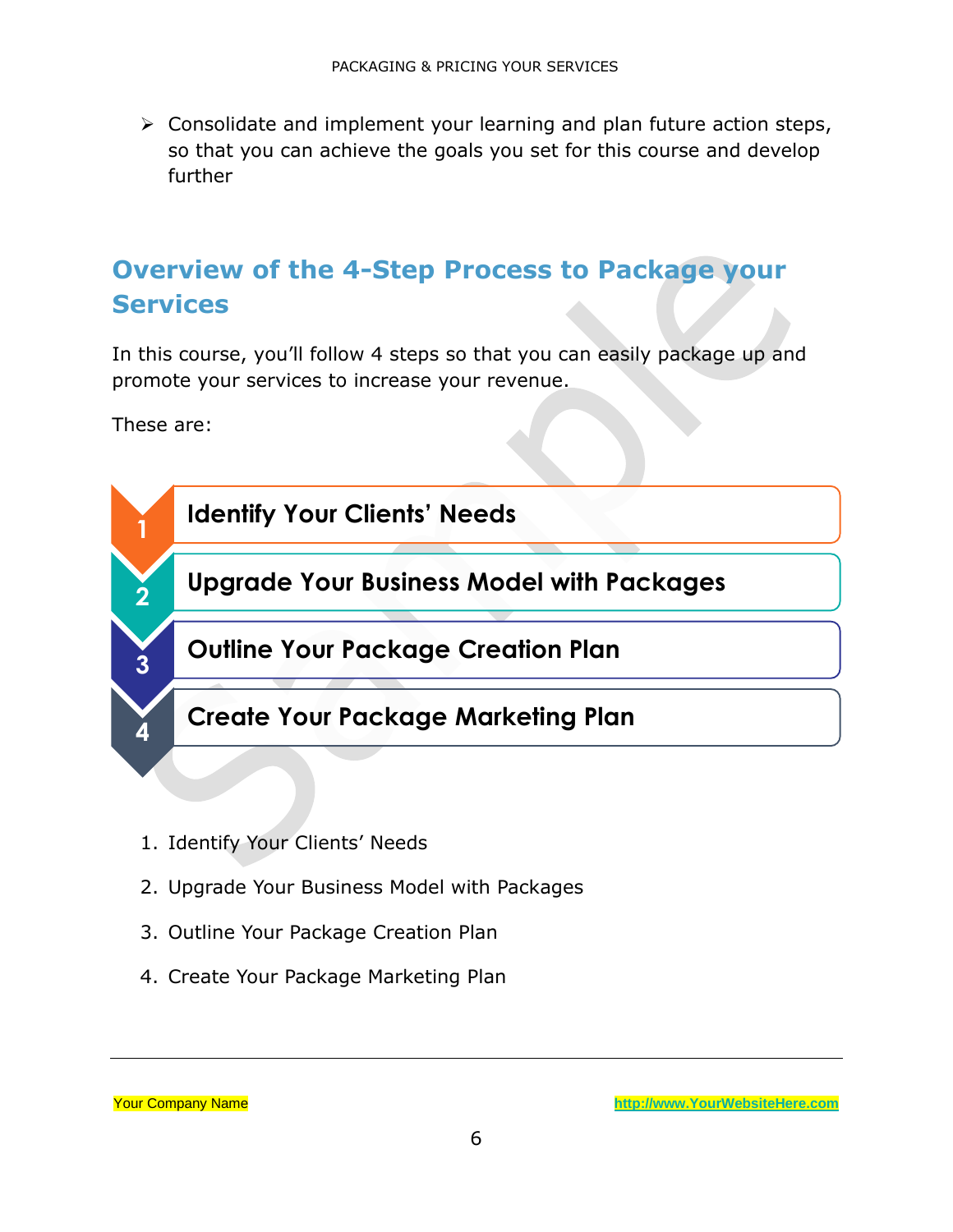The course is broken down into 6 major modules and individual lessons to take you step-by-step through the ways you can successfully package your services.

The modules follow a logical order, so while you can skip around if you want, it's best to work through them one at a time.

As you go through each module, use your Action Guide to help you complete the Action Steps at the end of each.

We've also provided a **Service Package Planner & Tracker** spreadsheet that has separate tabs for different steps you'll complete during the course. However, you can also use the relevant space in the Action Guide to do your planning. Choose whichever method works best for you.

### **Expectations**

Before we start the course, take a minute to think about what you want to get out of it.

In the Action Guide, write down three skills you expect to gain.

Now that you're clear about what you want this course to deliver, we can get started.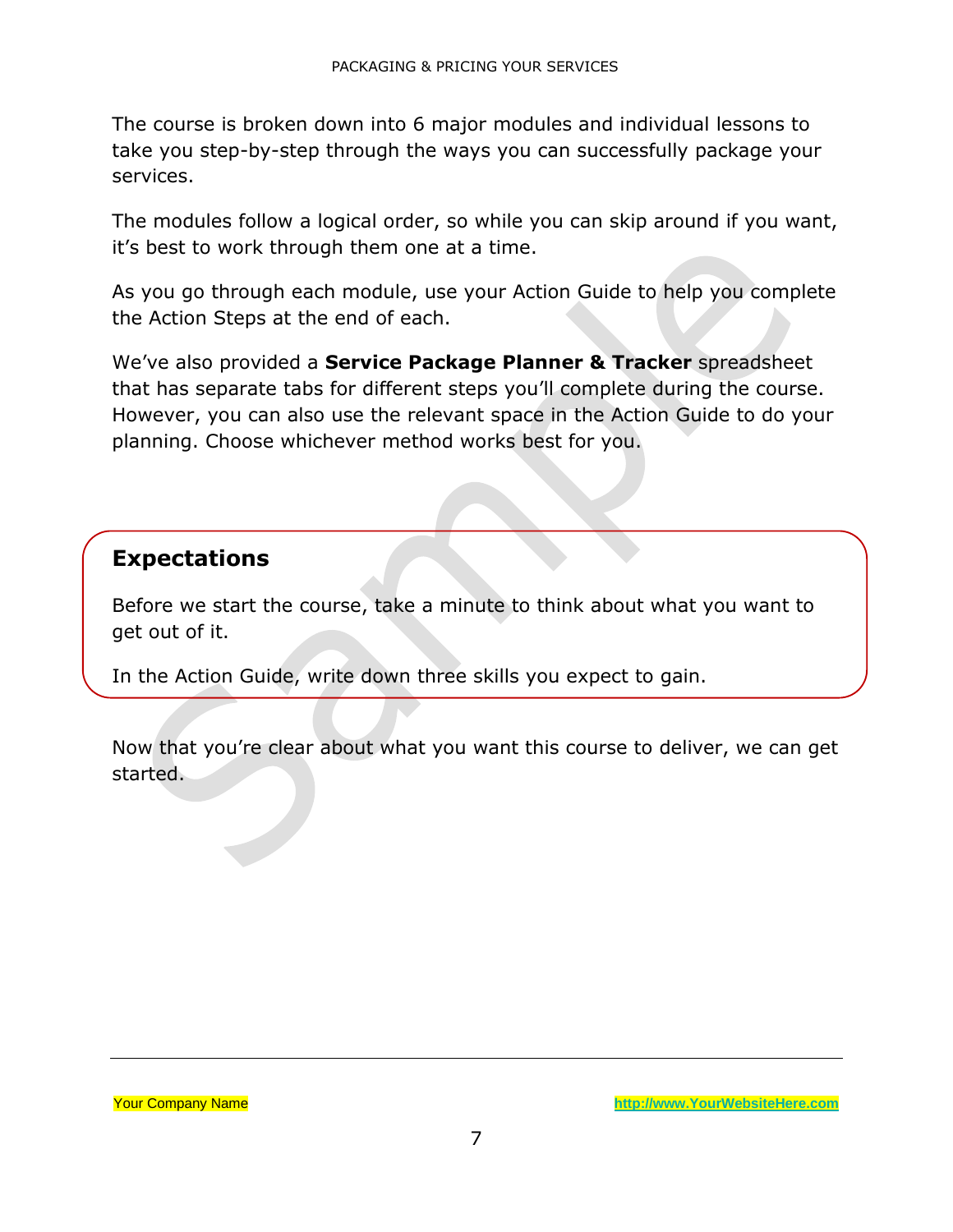# <span id="page-7-0"></span>**Module 1 – How Offering Packages Will Increase Your Sales**

Packaging is one of the most effective ways for service businesses to grow. As you combine existing services and create new offerings at different price points, you add more choices for your clients and make it easier for them to buy.

In this first module, you'll get clear on how your business and your clients will benefit from packaging your services into solutions-focused offers.

### **What is a Package?**

A package is a collection of services offered at different price points to give clients choices.

Packages work well for service-based businesses that currently offer a random selection of services, or even just one type of service and one current package. If this sounds like you, then packaging up your services will provide you with a way to consolidate your existing offers and add new ones. As packages focus on providing the solutions your clients are looking for, rather than just a range of prices, this way of working will increase your ability to help them.

There are different ways to package up your services, and we'll dive into more detail on that in a later module. But so that you're clear from the start about what we mean by packages, here are some common examples:

➢ Packages that offer different tiers of service at different price points; for example, Bronze, Silver and Gold levels of service where the value increases with the price